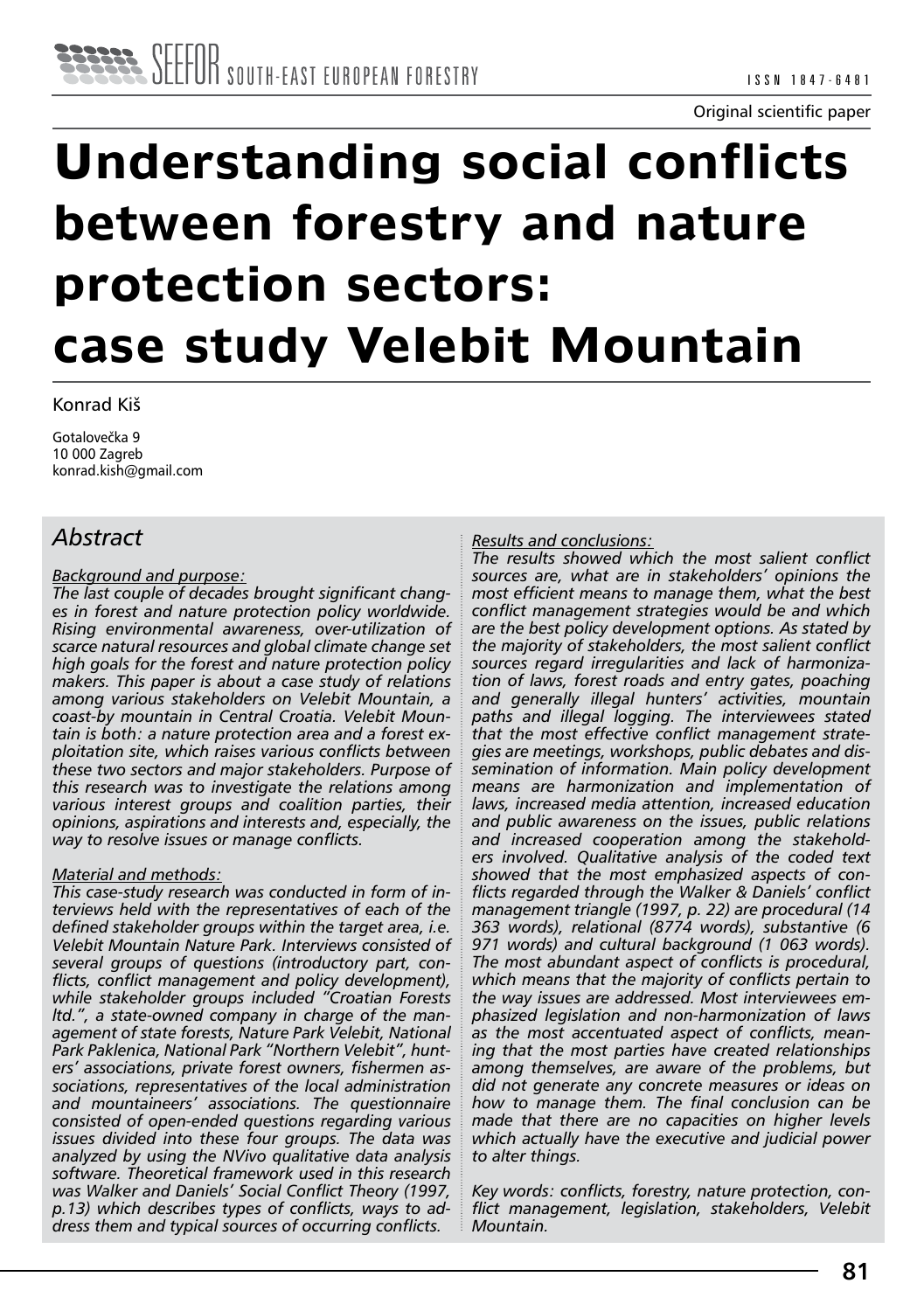## **INTRODUCTION**

Until recently, social conflicts barely existed in the Croatian forestry sector. No major studies have been conducted in this field before the transition age. Environmental conflict-based sociological researches have been conducted in the past [1, 2], but seldom observed conflicts in forestry sector as a separate issue. The situation changed dramatically after the fall of Yugoslavia and the war that followed. Although the questions of nature protection, forestry and similar were put aside for the time being, nevertheless they emerged fiercely after the situation has calmed down and the conditions for conflict emergence were fulfilled. These conflicts were greatly encouraged by the global environmental awareness rising [3], increased importance of nature protection and the amount of protected areas and similar, followed by the major social changes such as increased depopulation and  $\mathop{\rule[0pt]{.5pt}{.}\,}$  was chosen for this case-study for several reasons

mortality rate in rural areas since the end of World War II (source: Croatian National Bureau of Statistics), decay of the agriculture sector and the most important contemporary phenomenon - globalization. The time for changes has come, and it is up to forest policy experts to manage it the best they can. The word "manage" is essential here, since it is the only legitimate way to deal with conflicts - it is a neverending process of creation of the most suitable policy for conflict management with accentuation on integrative approach which includes all stakeholders in the decision creation [4]. As opposed to resolution or transformation, conflict management is the most suitable and the only applicable approach when it comes to complex conflicts which include multiple parties [5].

Velebit Mountain, a coastal mountain in mid-Croatia,



*Figure 1 Position of Velebit mountain in Croatia*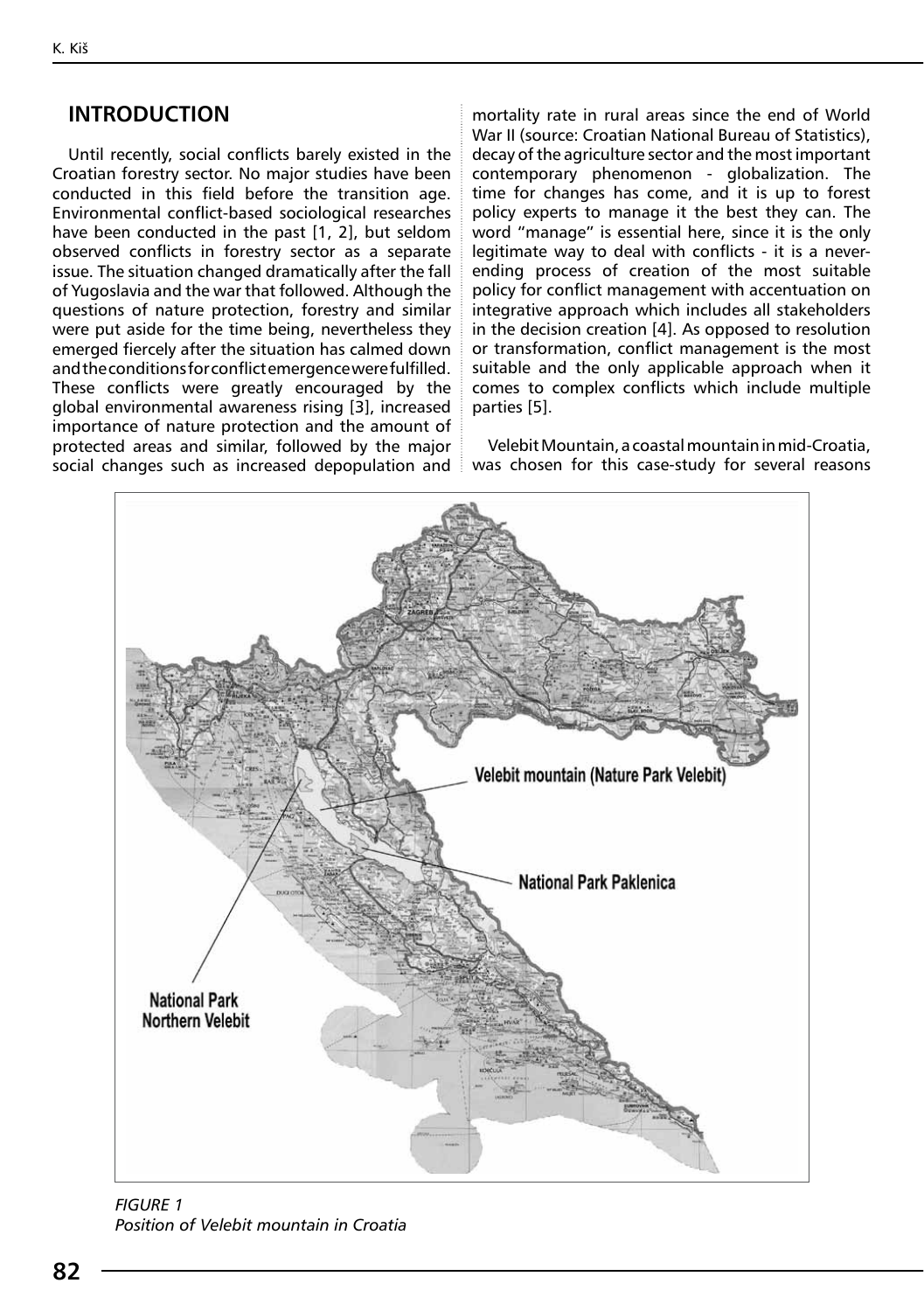(Figure 1). It is a karst mountain, rich in biodiversity and geomorphologic phenomena, which embeds two national parks within its borders. It was proclaimed a UNESCO site in 1979, and in 1981 a nature park by the Croatian parliament. According to the Croatian legislation on protected areas, commercial activities (i.e. forestry) are allowed in nature parks. This creates a perfect environment for conflict emergence, since there are two parties which are basically in charge of the same area. Although national parks represent a higher protection level where no commercial activities are allowed, they are nevertheless a very important conflicting party. The most important parties involved in conflicts are Nature Park Velebit, public institution in charge of managing the Nature Park Velebit, and Croatian Forests ltd. The majority of other parties are somehow connected with these two, thus forming coalition groups (the national parks, mountaineers, environmental NGOs, hunters), or act as independent entities in the persuasion of their interests (private forest owners, fishermen, local authorities and similar).

The objective of this research was to get a clear, holistic picture of the social conflicts in the study area as well as to suggest future guidelines for policy makers. In its essence, this is an investigative, descriptive, explanatory case-study research. Preliminary insight into conflict relations in the forestry sector on Velebit mountain generated the following hypothesis: "The insufficiencies and problems in the implementation part of the conflict management process on Velebit Mountain are not due to lack of human capacities in the forestry, nature or any other inherent sector - they are, before all, due to lack of capacities in the country's political, decision-making structures".

# **MATHERIALS AND METHODS**

This research was mainly based on Walker and Daniels' theory conflict dimensions triangle [6] broadened by Eeva Hellström's environmental conflicts framework [7]) which suggest that conflict management process consists of four basic elements: conflicts, culture, conflict management and policy development, whilst conflicts and conflict management process manifest in three dimensions: substance, procedure and relationship. These four major categories were used in order to analyze and interpret qualitative data acquired by a series of interviews within the study area. There are a number of reasons why case-study was chosen as the most purpose. All social research strategies are based upon three conditions:

- 1. The type of research question,
- 2. The control an investigator
- has over actual behavior events and
- 3. The focus on contemporary as opposed to historical phenomena [8].

Case-study is an in-depth, deep observation of a particular situation on a specific area, and its main goal is to understand complex social phenomena, which is exactly what conflicts are. It is typically oriented to questions "how" and "why", which are the basic questions of an explanatory purpose of a research. The main objective of this work is to describe and explain forestry and nature protection related social conflicts on the respective area.

The research was conducted through a series of interviews with the representatives of the most relevant parties within the study area. The questionnaire on which the interviews were based upon was created by the SPI project<sup>1</sup> working group, and was specifically designed to target the most emphasized sources of conflicts and to inquire on interviewees' stands, attitudes and opinions. The questionnaire was designed from semi-structured, half-opened questions which were divided into four groups:

- 1. Introductory questions about an interviewee (age, education, gender, specific function within the study area, main actors with whom the interviewee is concerned);
- 2. Questions on conflicts (regulations and legislation, most important tasks in respective institution, main conflict actors, opinions on human activities, opinions on forest exploitation etc.);
- 3. Questions on conflict management issues (how are the conflicts managed - dealing with present conflicts, future steps in management, need for conflict management tools, attitude towards conflict actors etc.);
- 4. Questions which regard forest policy (familiarity with laws, management plans, suggestions for improvement, policy instruments etc.).

Twenty-four interviews were conducted in the period from late August till mid September 2008 and form a majority of data for this research, together with internet forums, texts, news articles and informal conversations with a wide variety of local people with different cultural backgrounds and professions (Table 1).

appropriate research category for this particular in processed with the qualitative data analysis software The data acquired from filled questionnaires were

*<sup>1 -</sup> SPI - Science-Policy Interface - a regional project started in 2008 and conducted by the EFI and respective institutions in five Western Balkan countries: Albania, Croatia, Bosnia and Herzegovina, Serbia and Macedonia. The project was about comparative research of social conflicts in the forest sector.*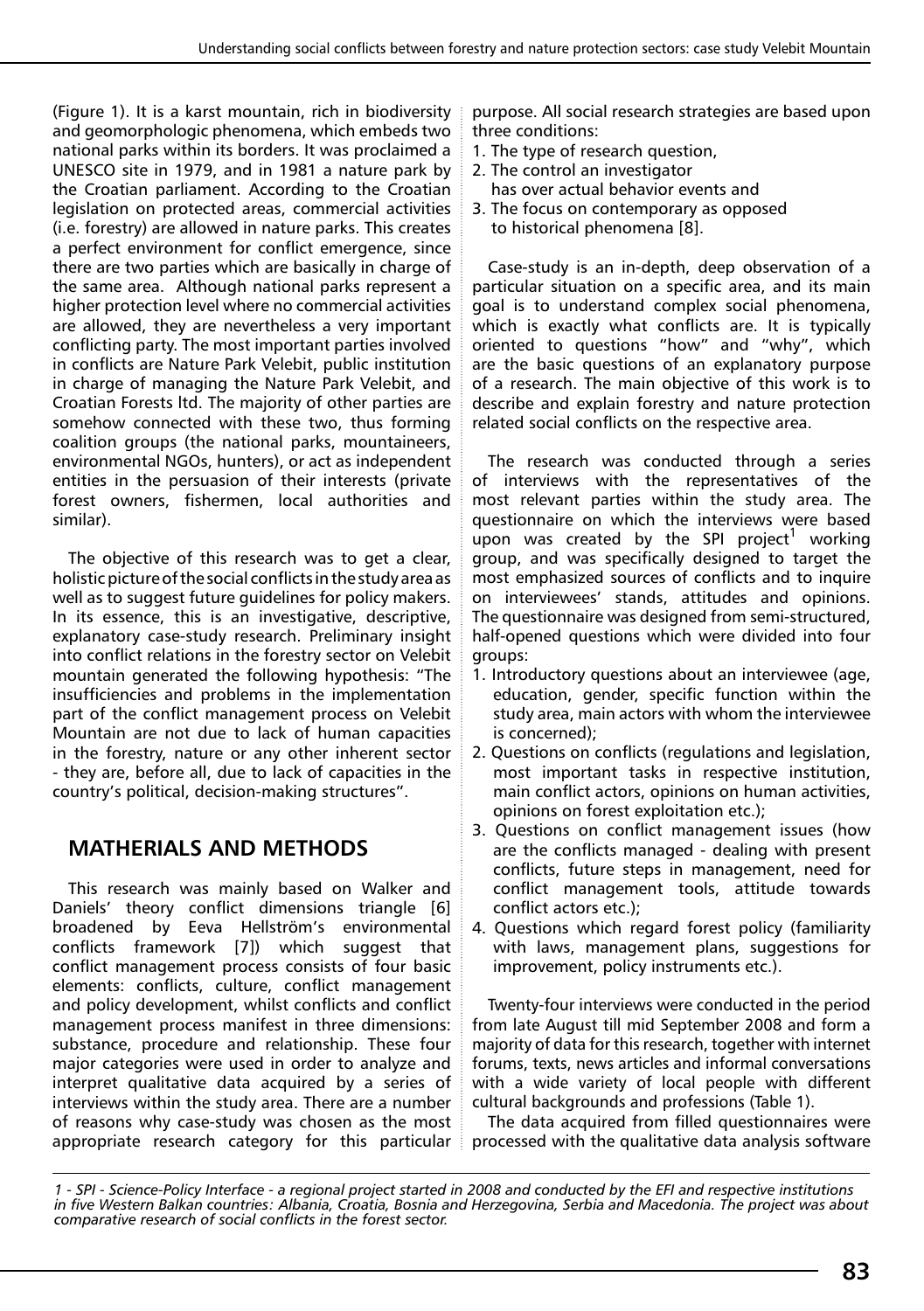## *Table 1*

*Basic information on the interviewees*

| <b>STAKEHOLDER GROUP</b>         | Age | Education   | Years on<br>duty | <b>Specific</b><br>functions         | Gender |
|----------------------------------|-----|-------------|------------------|--------------------------------------|--------|
| PFF "Croatian Forests"           | 49  | <b>Bsc</b>  | $\overline{4}$   | <b>Head of Forest District</b>       | M      |
| <b>PFE "Croatian Forests"</b>    | 42  | <b>Bsc</b>  | 10               | <b>Head of Forest District</b>       | M      |
| <b>PFE "Croatian Forests"</b>    | 41  | <b>Bsc</b>  | 3                | <b>Head of Forest Office</b>         | M      |
| <b>PFE "Croatian Forests"</b>    | 33  | <b>Bsc</b>  | 3                | <b>Head of Forest Office</b>         | M      |
| <b>PFE "Croatian Forests"</b>    | 32  | <b>Bsc</b>  | $\overline{2}$   | <b>Head of Forest Office</b>         | M      |
| Natural Park Velebit             | 46  | High school | 6                | Ranger                               | M      |
| Natural Park Velebit             | 41  | <b>Msc</b>  | $\mathbf{1}$     | Senor advisor                        | F      |
| Natural Park Velebit             | 37  | <b>Bsc</b>  | $\mathbf{1}$     | <b>Head of Natural Park</b>          | M      |
| Natural Park Velebit             | 34  | High school | 6                | <b>Head of Ranger Service</b>        | M      |
| Natural Park Velebit             | 28  | Academy     | 6                | Ranger                               | M      |
| Natural Park Velebit             | 25  | Academy     | 5                | Ranger                               | M      |
| National Park Paklenica          | 46  | PhD         | 13               | Head of the Conservation Service     | M      |
| National Park Paklenica          | 31  | <b>Bsc</b>  | 3                | <b>Head of Natural Park</b>          | F      |
| National Park Paklenica          | 31  | <b>Bsc</b>  | 5                | <b>Expert assistant</b>              | M      |
| National Park Sj. Velebit        | 40  | <b>Bsc</b>  | 3                | <b>Head of Natural Park</b>          | M      |
| National Park Sj. Velebit        | 30  | <b>Bsc</b>  | $\mathbf{1}$     | Expert assistant                     | F      |
| <b>Hunters' Associations</b>     | 47  | High school | 8                | <b>Head of a Hunters Association</b> | M      |
| Hunters' Associations            | 39  | <b>Bsc</b>  | 3                | <b>Head of a Hunters Association</b> | M      |
| <b>Private Forest Owners</b>     | 56  | High school | n/a              | Head of a weather station            | M      |
| <b>Private Forest Owners</b>     | 46  | High school | n/a              | <b>Private Forest Owners</b>         | M      |
| <b>Fishermen Associations</b>    | 49  | <b>Bsc</b>  | 8                | Head of a Fishermen Association      | M      |
| Local Administration Rep.        | 55  | <b>Bsc</b>  | $\overline{7}$   | Head of the Physical Planning Dep.   | M      |
| <b>Environmental NGO</b>         | 38  | <b>Msc</b>  | 8                | Head of the environmental NGO        | F      |
| <b>Mountaineers Associations</b> | 66  | High school | 10               | Head of the Mountaineers' Society    | M      |

NVivo, a useful tool in categorizing and organizing textual data. Text was coded and divided into multiple categories which were compared, linked, analyzed and organized graphically into models which pointed to contingent trends or phenomena. Nevertheless, the majority of the work was on the researcher, since the interpretation of qualitative data is before all a hermeneutical process [9]. No statistical analysis was conducted, since it is irrelevant in this type of research (qualitative).

Guided by Hellström's theoretical framework [7] about conflict management process, all interviewees' answers were distributed in four major categories cultural background, substance, procedure and relationship. The answers were than coded and classified, according to which group did the interviewee belong to and what category does the answer fall into. According to Neuman [10], the work of a qualitative data analysis was conducted in five steps:

- Sorting and classifying
- Open coding
- Axial coding
- Selective coding
- Interpreting and elaborating.

The first step was to sort and classify data according to the interviewees' backgrounds, thus forming sets of the research, while each of the interviewees was also labeled with some basic personal data which represents a case of the research (default categories in the NVivo software). The next step in the research was to perform open coding, i.e. to divide all the text into four major categories. These four major groups form primary nodes in the research. The third step was to perform the so-called axial coding, which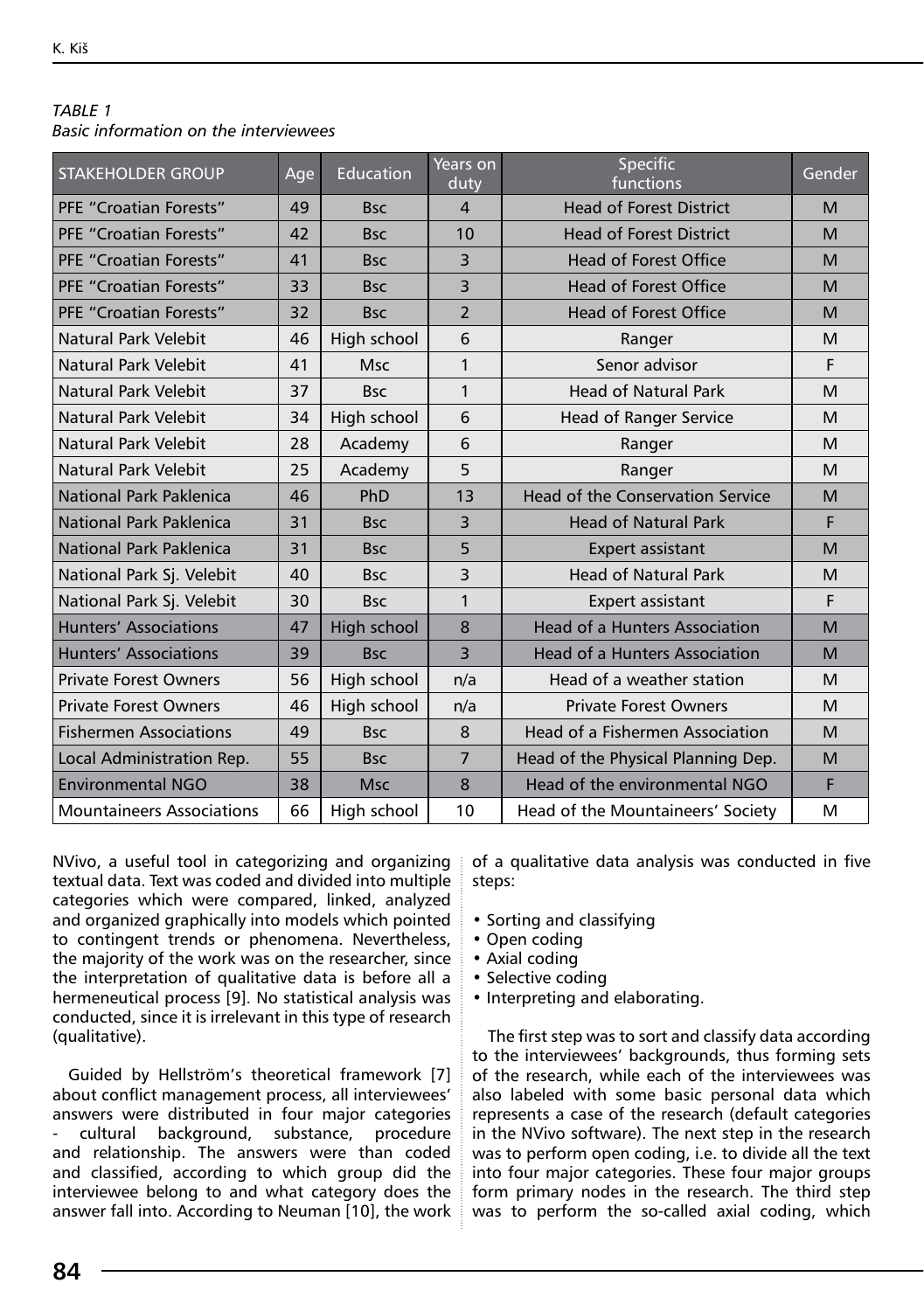| <b>DEMASTERS INVESTIGATION</b>                           |                                                        |                                                 |                         |                         |                    | $=$ $E$ $X$ |
|----------------------------------------------------------|--------------------------------------------------------|-------------------------------------------------|-------------------------|-------------------------|--------------------|-------------|
|                                                          | File Edit View Go Project Links Code Tools Window Help |                                                 |                         |                         |                    |             |
| New · 四心回义归                                              |                                                        | ゥ·夏 三·三·一· ル·ク@ 田田 月 山平吉良                       |                         |                         |                    |             |
| $\omega$                                                 |                                                        | ■·B / H □·□· 斯蒂道目 该该任任 典                        |                         |                         |                    |             |
|                                                          |                                                        |                                                 |                         |                         |                    |             |
| 激<br>993                                                 | 閼                                                      | $  \mathbf{a}  $                                |                         |                         |                    |             |
| Cnde At                                                  |                                                        | $\tau$ it                                       |                         | - 10 曲 电 田 - 形 思        |                    |             |
| Nodes                                                    | Look for:                                              | $\bullet$<br>Search In . Tree Nodes             | Find Now Clear          |                         |                    | Octions -   |
| <b>B</b> Free Nodes<br><b>Tree Nodes</b><br>3 Tree Nodes |                                                        |                                                 |                         |                         |                    |             |
| el Cases                                                 | Name                                                   |                                                 | Sources                 | References              | C Modified         | ۸           |
| <b>Relationships</b>                                     | <b>E HO CULTURAL BACKGROUND</b>                        |                                                 | ₹                       | 11                      | 1 29 12 2008 0 49  |             |
| ial Matrices                                             | Name                                                   |                                                 | Sources                 | References              | C Modified         |             |
| Search Folders                                           |                                                        | Croatian Forests - CULTURAL BACKGROUND          | $\overline{2}$          | $\overline{\mathbf{z}}$ | 2 29.12.2008 1.51  |             |
| All Nodes                                                | D Hunters Association - CULTURAL BACKGROUN             |                                                 | $\ddot{\phantom{1}}$    | 2                       | 2 29.12.2008 12:39 |             |
|                                                          |                                                        | D National Park Paklenica - CULTURAL BACKGRO    |                         | ٦                       | 2 29.12.2008 2:12  |             |
|                                                          |                                                        | D National Park Sjeverni Velebit - CULTURAL BAC |                         | з                       | 2 29 12 2008 2:14  |             |
|                                                          |                                                        | D PFO - Cultural Background                     |                         | $\overline{\mathbf{z}}$ | 3 312009 22:39     |             |
|                                                          | Name                                                   |                                                 |                         | References              | C Moddied          |             |
|                                                          | G A PROCEDURE                                          |                                                 |                         | 151                     | 1 29 12 2008 0 55  |             |
| Name                                                     |                                                        |                                                 | Sources                 | References              | C Modified         |             |
|                                                          |                                                        | D Crontian Forests - PROCEDURE                  |                         | 32                      | 2 29 12 2008 1:50  |             |
| <b>Sources</b>                                           | D : Q Fishermen Association - PROCEDURE                |                                                 |                         | 3                       | 2 29 12 2008 12:21 |             |
|                                                          | ia in Hunters Association - PROCEDURE                  |                                                 | 2                       | 10                      | 2 29.12.2008 12:40 |             |
| <b>Nodes</b>                                             |                                                        | (i) @ Local Administration - PROCEDURE          |                         | 6                       | 2 29.12.2008 12:44 |             |
|                                                          | E  O Mountaineers Association - PROCEDURE              |                                                 |                         | ٠                       | 2 29.12.2008 12:51 |             |
| (C) Sets<br>D National Park Paklenica - PROCEDURE        |                                                        |                                                 | з                       | 17                      | 2 29 12 2008 2:11  |             |
| D National Park Sjeverni Velebit - PROCEDURE<br>Queries  |                                                        |                                                 | 2                       | 17                      | 2 29.12.2008 2:16  |             |
|                                                          | D Nature Park - PROCEDURE                              |                                                 | 4                       | 43                      | 2 29 12 2008 2:03  |             |
|                                                          | Models<br><b>BI IO NGO-PROCEDURE</b>                   |                                                 |                         | 4                       | 2 29.12.2008 12:54 |             |
| is & PFO - PROCEDURE<br>P Links<br>Name                  |                                                        |                                                 | $\overline{\mathbf{c}}$ | 15                      | 3 9 1 2009 13:59   |             |
|                                                          |                                                        | ×                                               | Sources                 | References              | C Modified         |             |
| <b>Cassifications</b>                                    | G O RELATIONSHIP                                       |                                                 | 24                      | 106                     | 1 29 12 2008 1:13  |             |
| / Folders                                                | Mame                                                   |                                                 | Sources                 | References              | C Modified         |             |
| E & Croatian Forests - RELATIONSHIP                      |                                                        |                                                 | 5                       | 17                      | 2 29 12 2008 1:28  |             |
| D Fishermen Association - RELATIONSHIP                   |                                                        | ٠                                               | $\mathbf{r}_i$          | 2 8 1 2009 16:12        | ×                  |             |

*Figure 2 Tree nodes in NVivo*

actually means to take the second pass through the primary nodes and sort this data according to groups or sets of stakeholders (interviewees). So, each of the primary nodes (cultural background, substance, procedure and relationship) was now divided into sub-categories according to groups of stakeholders. Such division is called tree nodes (Figure 2).

The last step was to perform the third pass over the coded data and seek for specific statements, opinions, attitudes or other verbal elements which illustrate certain themes, issues or topics, i.e. - a conflict. Some basic answers were analyzed as a whole, regardless to what group does a stakeholder belong to (for example, who are the most relevant actors or what is the relevant legislation), while all other groups of questions were analyzed with regard on the stakeholder group that provided them - these answers were additionally compared and analyzed, which provided the final results of the research.

## **RESULTS AND DISCUSSION**

The analysis of interviews showed that there is a distinct difference between the two major conflict actors: Croatian Forests ltd. and Nature Park Velebit accompanied by the two national parks and the "Green Action" environmental NGO. It is indicative that the majority of interviewees from the state forest

enterprise do not perceive the situation as one of conflict. The reason for this lies in a shared cultural background of a long tradition and conservative approach towards the forest management, dominant not only on Velebit Mountain but in the whole country. Foresters do not perceive their performance and forest road construction as conflict. Most of the problems Croatian Forests ltd. is dealing with are obtaining various permits and procedures for construction sites (mostly forest roads).

The nature protection coalition, however, emphasizes a number of conflictive and, in their opinion, quite serious issues like illegitimate and inappropriate road construction, overhunting and illegal construction sites (e.g. weekend houses with no construction permits, mountain lodges built with no respect on prescribed construction conditions and adherent permits, illegal quarries etc.).

Other, smaller stakeholders have in most cases joined one of the major parties. Hunters are, due to their common background, closely bound to foresters, while mountaineers stand against the allegedly bad performance of Croatian Forests ltd. within the protected area and are often quite radical in their attitudes (it is important to note that this stakeholder group mainly consists of lame persons, but their opinion is nevertheless accounted for). This attitude makes them the part of the nature protection coalition group [11].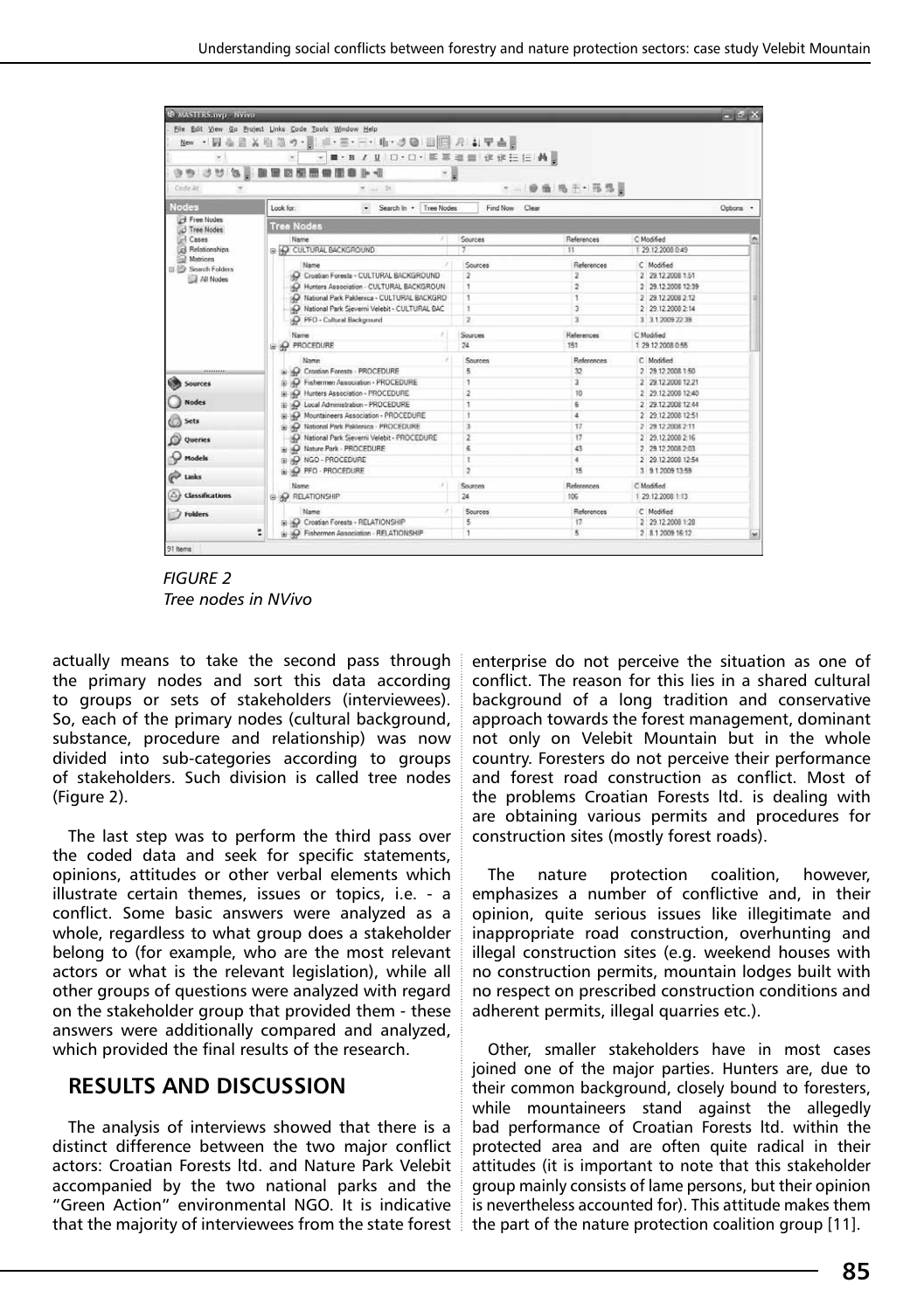The third group of stakeholders consists of neutral attitudes based on personal opinions and experiences - some PFOs<sup>2</sup> share foresters' traditional, conservative attitudes on forestry, while others pertain more to the nature protection issues and appreciate more the ecological and social functions of forests.

Hunters, mountaineers and PFOs are secondary parties in the conflict management process, while all other stakeholders (fishermen, local government) represent peripheral parties with no direct interest in conflict, but are nevertheless somehow connected with it. Due to too small a size of the sample, no correlation between age, time spent on duty and educational levels of the interviewees could have been investigated - a more comprehensive quantitative research can provide answers to these questions. The qualitative insight in the interviews provided some valuable information nevertheless. The most salient conflicts, as stated by all the interviewees, are laws, forest roads, illegal hunters' activities etc (Figure 3).

two primary parties: foresters strive for intensive forest management and exploitation, whilst environmentalists fight to protect nature from the negative influences those roads could create, i.e. torrents, erosion, habitat splitting etc. Lesser group of conflicts consists of mountain paths, illegal logging and bad performance of some institutions (NP Northern Velebit and various inspections). Peripheral parties' perception of conflicts is the same as that of the major parties, except that their importance is much lesser. Individual opinions of each group clearly show that the irregularities and lack of harmonization among laws affect the nature protection sector much more than the forest one (foresters didn't even mention it).

When it comes to forest roads, conflict perception is ambiguous - while foresters consider forest roads an essential part of their work, nature conservationists are strongly against some of them. It is interesting to notion that the nature conservation



| FIGURE 3 |                                                           |
|----------|-----------------------------------------------------------|
|          | The most abundant conflicts as stated by all stakeholders |

Most interviewees, regardless to the coalition group they belonged to, stated that the most salient conflicts were irregularities and lack of harmonization among and within laws, then follow forest roads, forest road gates and illegal hunters' activities (n.b. this is not the synonym for poaching). Forest roads seem to be the most conflicting issue between the

coalition is not coherent in their attitudes towards this issue, since Nature Park Velebit is against the closure of roads due to negative impact on tourism, while National Park Northern Velebit strives for the closure of roads for unelaborated reasons. An interesting notion is that the National Park Paklenica, situated on the coastal side of the mountain,

*<sup>2 -</sup> Private forest owners*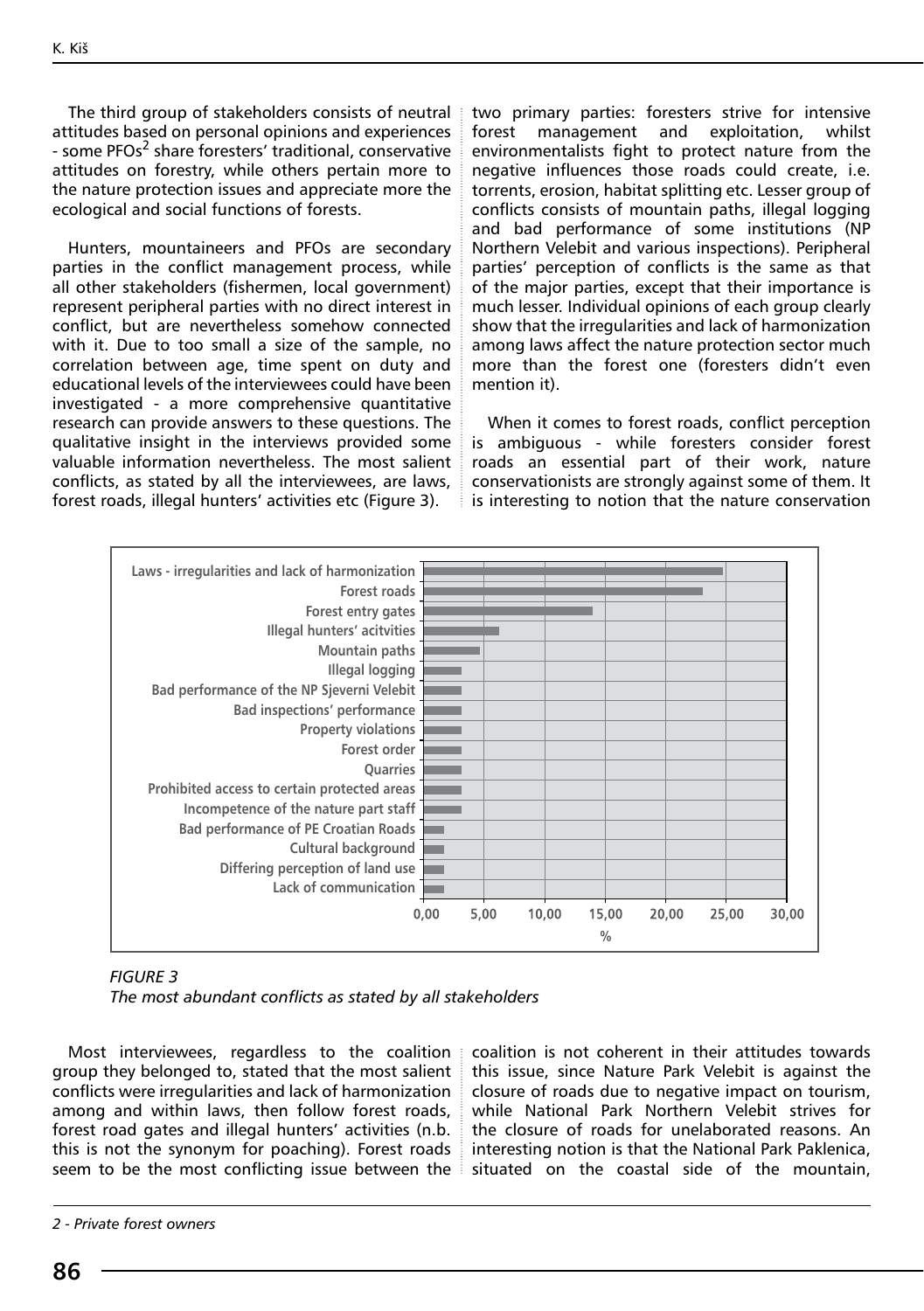

*Figure 4 Main conflict management strategies as stated by all stakeholders*

did not point out any conflicts with foresters. The reason is that it's mostly covered with degraded forests of flowering ash and pubescent oak where no commercial logging is performed - their main problem is with illegal hunters' activities. Croatian Forests ltd. could almost be considered a secondary party in this matter. Other, peripheral parties' major conflict sources are somehow always connected to the respective legislation (environmental impact assessment, inspections' jurisdictions, unclear articles of some laws etc.). When it comes to conflict management strategies, all interviewees more or less agree on several (Figure 4).

When compared to the latter chart, it is obvious that there are fewer items than in conflict sources most parties stated more or less the same strategies, which shows that conflict management is either something they are not too familiar with or that their attitudes converge. The most frequent responses were meetings, workshops and public debates, regardless of the party or sector. All parties agree that collaboration is the most effective way of conflict management and that it should consist of meetings, workshops, public debates and increased communication in general. Minor parties at this point either seek a coalition partner, or choose the strategy of evasion or withdrawal [6]. For example, land owners who would rather give away their land instead of having to argue about it. Although it seems that the main conflict management strategy on Velebit Mountain is collaboration, this is not true. If Croatian Forests ltd. wanted to collaborate, it would have declared the existence of conflicts instead of obliterating them in majority of cases.

The contemporary conflict management strategy on Velebit is, therefore, competition. If collaboration were at hand, all the conflict management strategies mentioned would have been applied, which is not the case so far.

Regarding policy development means, all parties provided more or less the same, broad answers, stating that they are not exactly sure what does the term mean. Most of the answers overlapped with those on conflict management strategies. The basic difference is that conflict management is the beginning of the Walker and Daniels's conflict management framework comprised of assessment, strategy and implementation [12].

Assessment showed that there are conflicts, some strategy was undertaken, but what clearly lacks in this case is the third part of the cycle - implementation. This actually means that the alleged cycle is not a cycle at all - policy development should have been the consequence of the ending of the first cycle (i.e. policies should have been improved) in order to mitigate conflicts and create pre-conditions for the second cycle of the conflict management framework. Apparently, it never happened. In other words - it is impossible to develop something that does not yet exist. This stage has obviously not been reached when it comes to forestry and nature protection related social conflicts on Velebit Mountain.

The analysis of text frequency among the four categories (cultural background, substance, relationship and procedure) showed that the procedural part of the conflict triangle is the most abundant one: